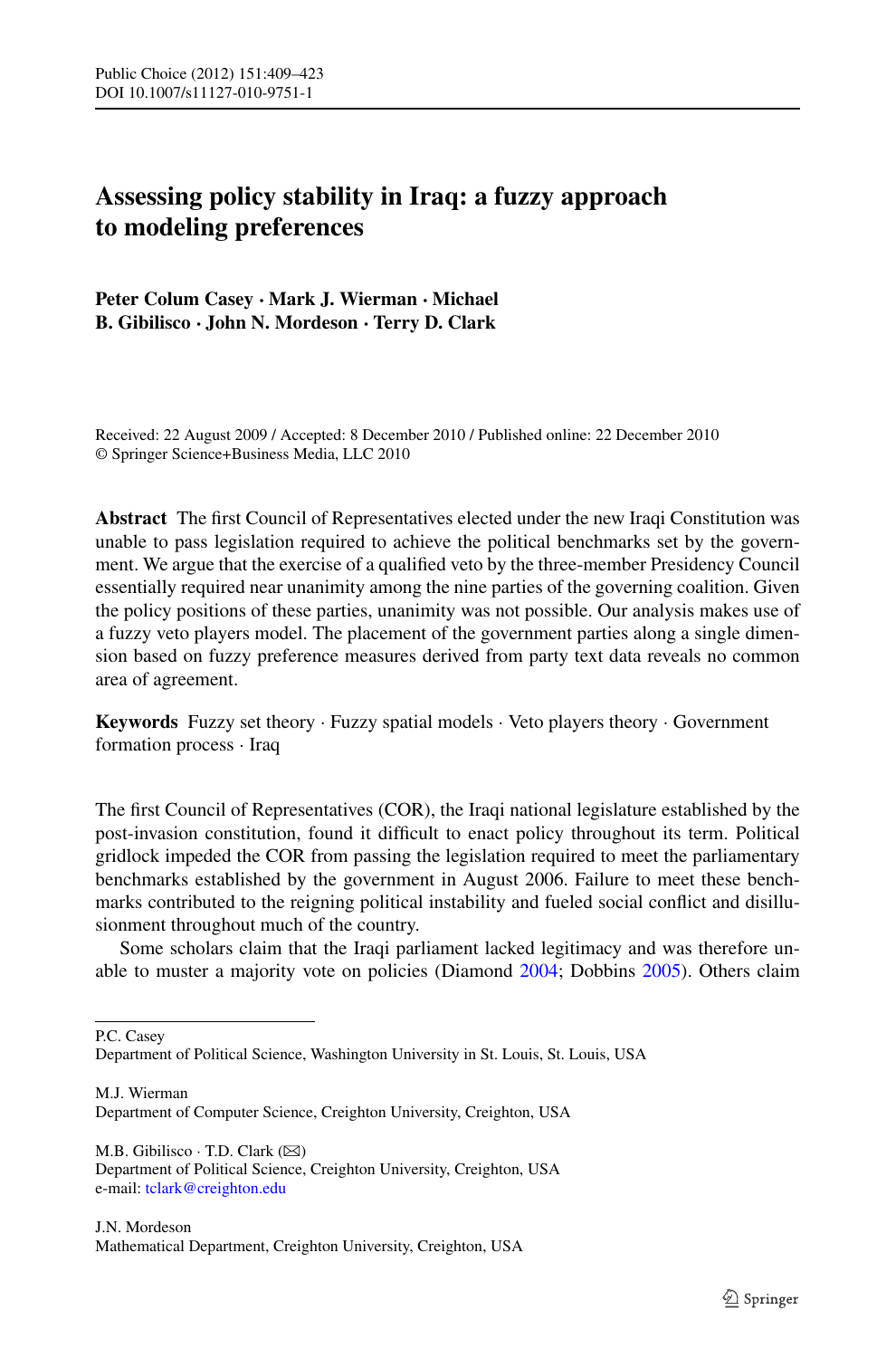that sectarian conflict rooted in social cleavages and competing interests accounts for the inability of the first COR to achieve consensus (Biddle [2006](#page-13-2); Fearon [2007;](#page-13-3) Krepinevich [2005;](#page-14-0) Morrow [2006\)](#page-14-1). Still others have argued that Iraqi political culture is not conducive to the establishment of democracy (Luttwak [2005](#page-14-2)).

This paper advances an institutional analysis of the legislative crisis in Iraq. We argue that two constraints on the formation of decisive legislative coalitions account for the political deadlock during the term of the first Iraqi COR. The first is the existence of a three-member Presidency Council that must approve unanimously all bills passed by the COR in order for them to become law. If a single member of the Presidency Council rejects a bill, the COR can only override his veto with a three-fifths majority. The second constraint on the ability of the COR to form decisive coalitions is the high degree of fragmentation of the Iraqi party system. As the number of parties in a political system increases, their individual legislative weights decrease, making it more difficult to form a decisive coalition.

We apply a veto players model (Tsebelis [1995,](#page-14-3) [2002](#page-14-4)) to analyze the inability of the first Iraqi COR to agree on policy change. Our model represents actors' preferences as fuzzy numbers. Developed by Lotfi Zadeh ([1965\)](#page-14-5), fuzzy set theory permits us to characterize policy alternatives as more or less in the set of most preferred alternatives, rather than absolutely in or out of that set. Jettisoning the conventional approach of using Euclidean distance from an ideal point, it invites consideration of thick indifference in the preferences of individual players.

A fuzzy theory approach also permits us to make use of a single dimensional model. This seems justifiable given the degree to which sectarian identity overwhelms all other issues; indeed it subsumes the thorny issues of federalism and the secularization of the state in the Iraqi political system. We employ a method for deriving fuzzy preference measures along a single dimension from party level textual data using Wordfish, a computer-based scaling model in R that differentiates the policy positions of actors based on word usage.

Our fuzzy veto players model demonstrates that the parties in the first Iraqi COR were altogether incapable of forming a decisive coalition because of extreme polarization in their preferences on the left-right political dimension. Parties' preferences did not intersect to an extent allowing them to effect significant policy change. Rather, political parties were entirely incapable of agreeing to policy change. The study concludes that political deadlock in Iraq can only be overcome by major institutional changes in the legislative and electoral processes.

## **1 Incorporating fuzzy preferences in veto players theory**

Tsebelis [\(1995](#page-14-3), [2002](#page-14-4): 19) defines veto players as political actors that must approve any policy change. He argues that policy stability is dependent on the number, congruence, and cohesion of such institutional actors in a political system. Political gridlock, such as that described in the Iraqi political system, presents a clear example of high policy stability.

In the conventional fashion, veto players theory assumes that each player's preferences are single-peaked and Euclidean. Alternatives lying within the convex hull defined by the spatial positioning of the veto players' ideal points are in the unanimity core. Any attempt to change a policy within the unanimity core will be rejected by at least one of the veto players. Hence, as the size of the unanimity core increases, so does policy stability.

We modify the conventional veto players theory by incorporating fuzzy preferences. Fol-lowing the lead of Clark et al. ([2008\)](#page-13-4), we represent an actor's preferences with a fuzzy number, which is defined by a core and a support. The core of a fuzzy number is the ideal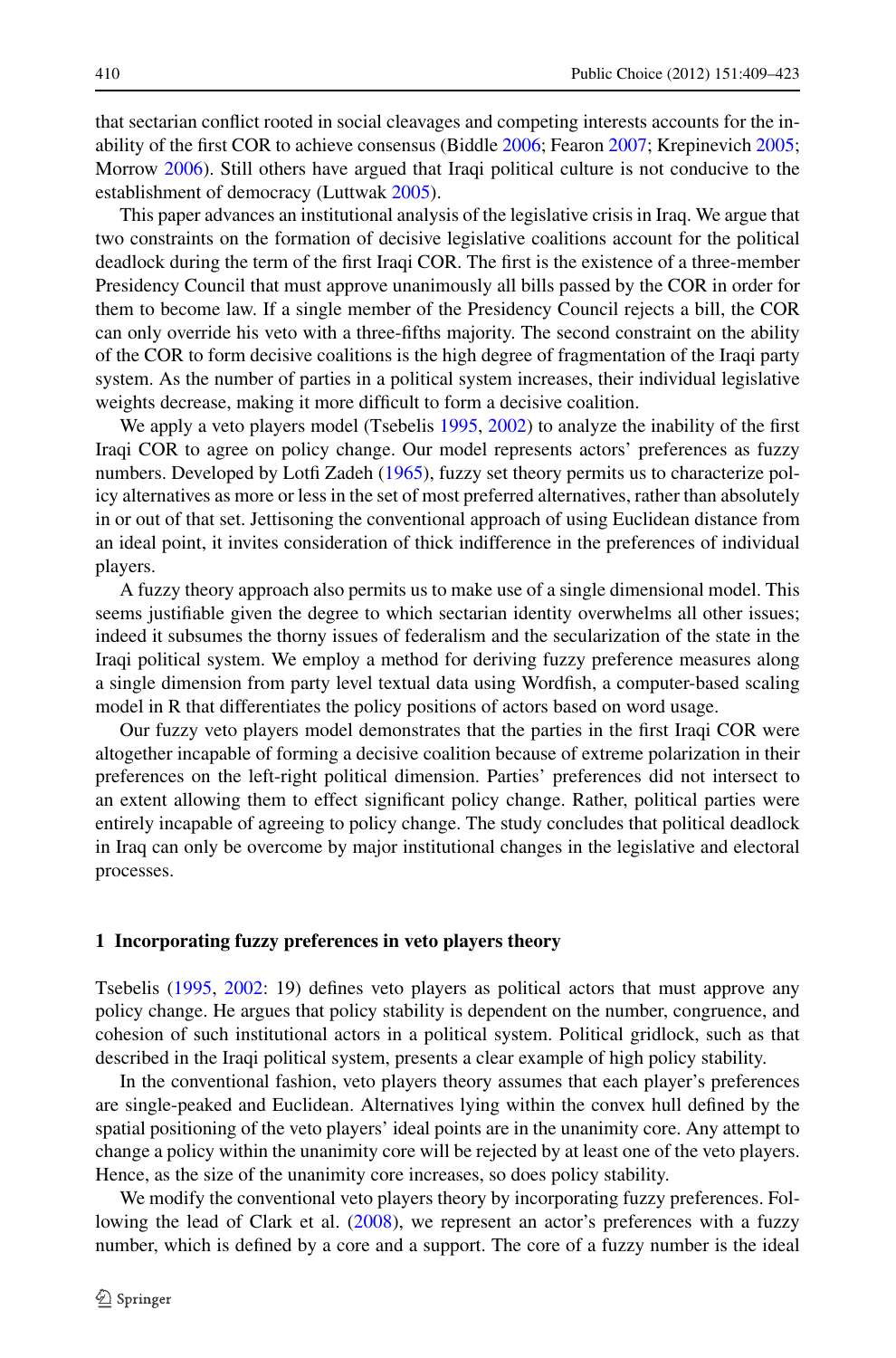<span id="page-2-1"></span><span id="page-2-0"></span>

position of the player. All policies within the core of a player's fuzzy preferences are assigned a utility value of  $\alpha = 1$ . The support of the fuzzy number is all non-zero values of  $\alpha$ , or  $\alpha > 0$ . Any policy outside of the support of a player's fuzzy preferences receives a utility value of  $\alpha = 0$ , or absolutely not preferred by the player.

In a continuous fuzzy number (depicted in Fig. [1](#page-2-0)), the set inclusion of a policy increases monotonically as it approaches the core of the player's preferences. A public choice model in which players' preferences are represented by continuous fuzzy numbers differs in three major ways from the Euclidean model. First, a continuous fuzzy number allows for a "flat" space of indifference at the core of a player's preferences. Second, a player's preferences can decrease at different rates in different directions from the core. Third, the support establishes a "preference horizon," a boundary beyond which a player no longer considers options acceptable.

<span id="page-2-2"></span>A discrete fuzzy number (depicted in Fig. [2\)](#page-2-1) permits us to further loosen the assumptions common to the Euclidean model by cutting players' fuzzy preferences into discrete bounded areas, or  $\alpha$ -levels, in which all policy positions have the same set inclusion, and therefore the same utility value. A player is indifferent between minor shifts within an  $\alpha$ -level, but his/her utility increases or decreases as policy moves from one  $\alpha$ -level to another.<sup>1</sup>

<sup>&</sup>lt;sup>1</sup>Our fuzzy preferences are quasi-concave. While they need not be represented by a transitive binary relation, we do so in this paper for the simple reason that we cannot think of a situation in which political actors would hold non-transitive preferences in single-dimensional policy space. In either case, Dutta ([1987](#page-13-5)) and Richard-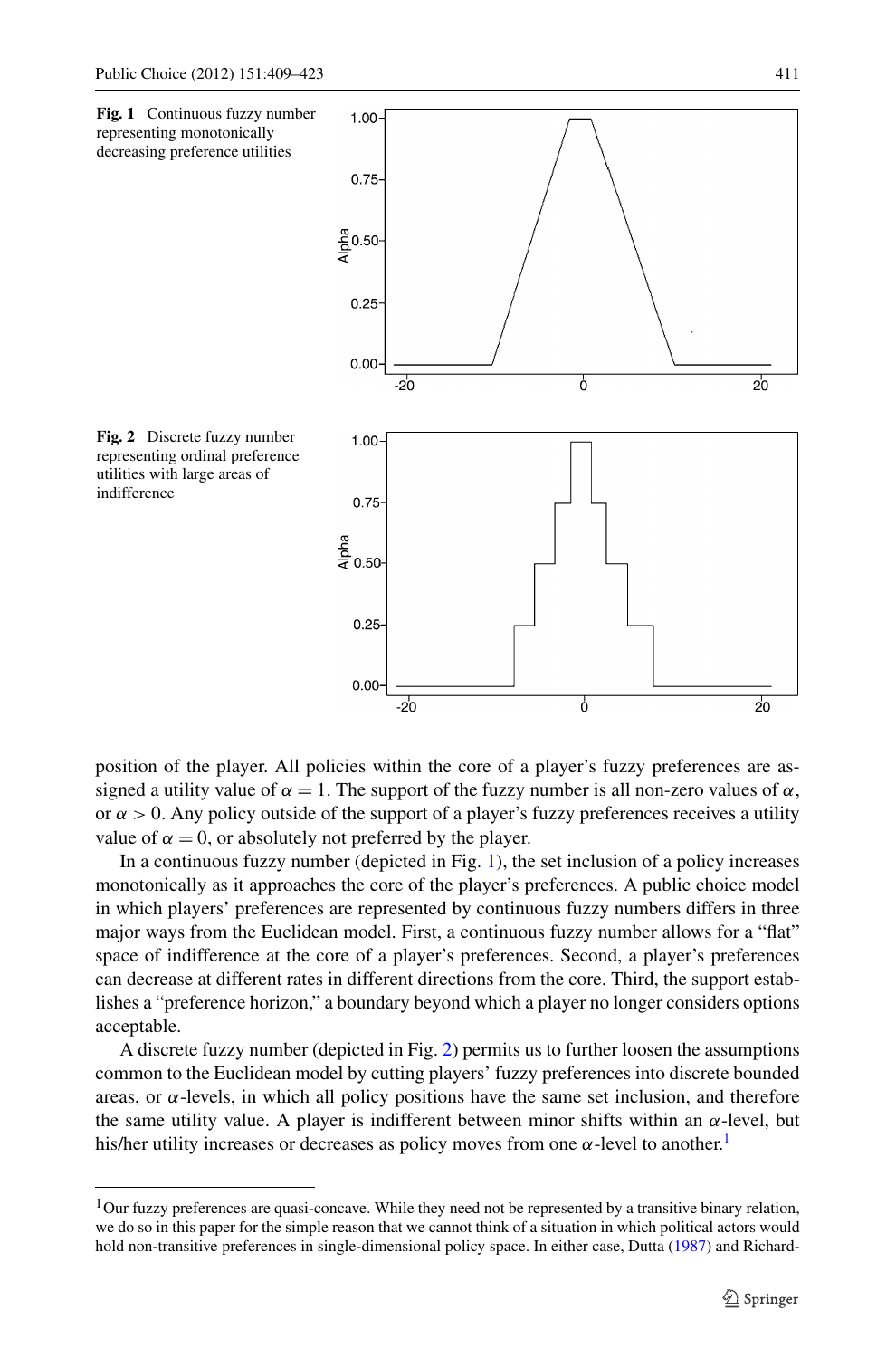<span id="page-3-0"></span>

Figure [3](#page-3-0) depicts the preferences of two players that converge at the highest  $α$ -level (as well as at lower  $\alpha$ -levels). The use of discrete fuzzy numbers opens the possibility that the preferences of players are congruent at a number of regions along a policy continuum, even in single dimensional space. Coalitions to change the status quo must form within the intersection of parties' fuzzy preferences (at  $\alpha > 0$ ).

Figure [3](#page-3-0) also demonstrates that individual indifference can induce indifference in collective choices. The player whose preferences are portrayed by the fuzzy number on the left, whom we will call player one, is indifferent between alternatives *a* and *b* ( $\alpha = 1$ ). The other player, player two, prefers  $b(\alpha = 1)$  to  $a(\alpha = 0.75)$ . Player one can shift to alternative b, thereby increasing the utility of player two, without any perceived change in utility for him/herself. Parties will not resist an incremental policy change if the new policy has the same set inclusion within their preferences as the status quo.

As is the case for the conventional model, the unanimity core comprises elements of the Pareto set, the set of policy alternatives, a movement away from which makes at least one player worse off. No proposal to change these policies can succeed, as it will be vetoed by the player who prefers the status quo to the proposal. However, the fuzzy approach contains a significant caveat. Players will not agree to any policy change beyond the bound of the support of their fuzzy preferences, even if the status quo already is outside the bounds of their support. It makes little sense for a political party to vote to pass a bill it finds abhorrent. Thus, coalitions supporting policy change must form within the intersection of parties' fuzzy preferences at  $\alpha > 0$  for all players.

In Fig. [3,](#page-3-0) all players' ideal sets of alternatives ( $\alpha$ -level = 1) intersect. In this case, the unanimity core is confined to a single region, the area of the intersection. When the policy preferences of all players do not intersect at this level, multiple non-contiguous regions may be included in the Pareto set. Figure [4](#page-4-0) demonstrates such a situation. Three players' preferences intersect at various utility levels (*α*-levels). In the case depicted, the Pareto set, or unanimity core is shaded.

The higher the set inclusion of the Pareto efficient elements in the players' preferences, the greater the likelihood of policy change in the fuzzy public choice model. In effect, the set inclusion of the Pareto set is an indicator of policy stability. Furthermore, in contrast to the conventional Euclidean model, the distances between players' ideal points is less important in the fuzzy veto players model. It is only relevant insofar as it affects the likelihood of preferences intersecting, particularly at high *α*-levels. If players' preferences are broad

son ([1998\)](#page-14-6) have demonstrated that Arrow's Impossibility Theorem does not hold under some definitions of fuzzy transitivity.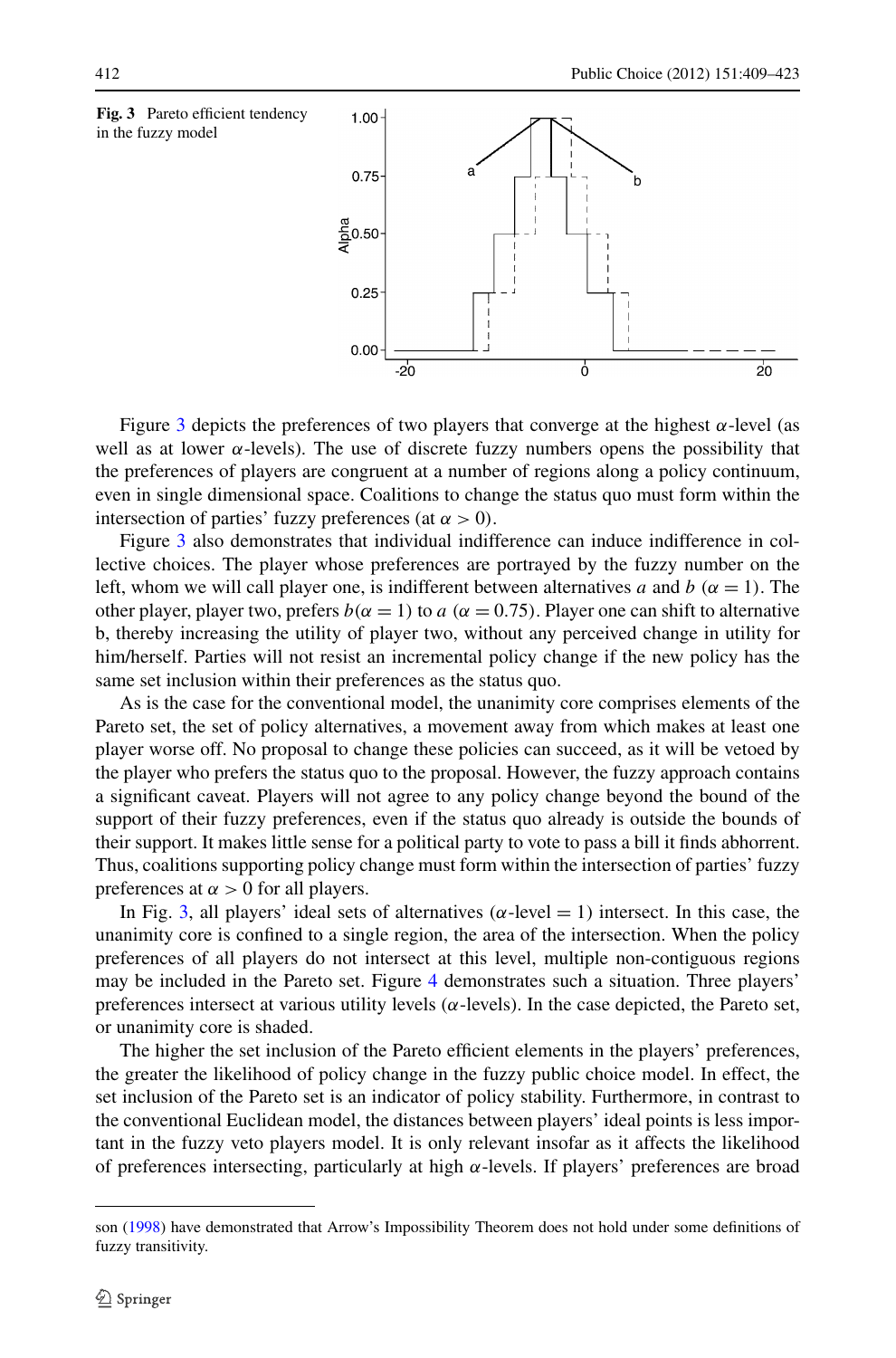<span id="page-4-0"></span>

enough, intersection at a high  $\alpha$ -level is possible no matter how many veto players and how distant their preferences.

-20

In what follows, we discuss the veto players in the Iraqi political system. We then derive fuzzy preference measures from party-level textual data using Wordfish. We conclude by considering the implications of these fuzzy preferences within our revised veto player model for the level of policy stability during the term of the first elected Iraqi Council of Representatives (COR).

## **2 Veto players in the Iraqi political system**

The institutional players in the Iraqi legislative process are the Cabinet, the 275-member Council of Representatives (COR), and the Presidency Council. Members of the Cabinet have the power to propose legislation; this power is not exclusive, however.<sup>2</sup> The Iraqi COR must approve of any policy change by simple majority. Article 138 of the Transitional Provisions in the Constitution (Iraqi Constitution [2005](#page-13-6)) establishes a three-member Presidency Council for the first electoral period. The Presidency Council must approve any legislation unanimously for it to be signed into law. If one member of the Presidency Council refuses the bill, it is returned to the COR which then may amend the bill and pass it by absolute majority. If the bill is still rejected by the Presidency Council, then its decision can only be overridden by a three-fifths majority (165) of all members in the COR. Hence, the Presidency Council exercises a qualified veto.<sup>3</sup>

<span id="page-4-1"></span>Political parties constitute the plausible set of partisan veto players in the Iraqi political system. They fill portfolios in the Cabinet and organize voting coalitions in the COR. Furthermore, the members of the Presidency Council are members of parties as well. In effect, parties determine which legislation is introduced and passed. The political parties in the first Iraqi COR are listed in Table [1](#page-5-0).

<span id="page-4-2"></span>Not all of the parties in the Iraqi political system during the term of the first COR can be considered partisan veto players. A political party is a veto player only if it can stop any

<sup>&</sup>lt;sup>2</sup> Article 80 Section 2 of the Iraqi Constitution (Iraqi Constitution [2005](#page-13-6)) grants members of the Cabinet the power to propose laws. Furthermore, Article 60 Section 2 stipulates that laws may be presented by ten members of the COR.

 $3$ The Presidency Council was part of a temporary provisional clause in the constitution, but was extended due to delays in the formation of the Iraqi government.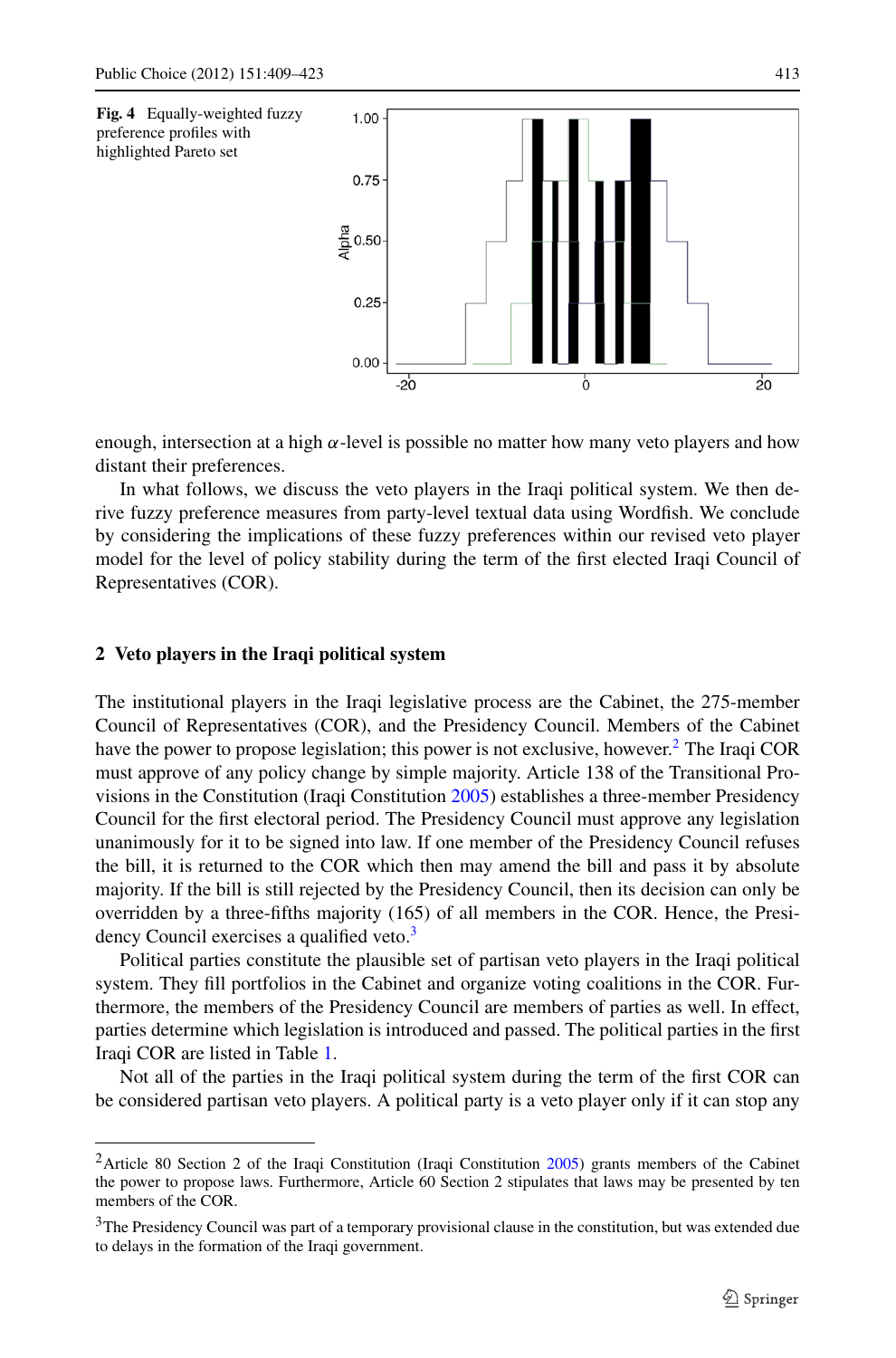| <b>Electoral Bloc</b>            | Party                                | Abbreviation | Number of Seats                                                                                                                                                                                                                  | Party or Bloc <sup>a</sup> |
|----------------------------------|--------------------------------------|--------------|----------------------------------------------------------------------------------------------------------------------------------------------------------------------------------------------------------------------------------|----------------------------|
| United Iraqi<br>Alliance         |                                      | <b>UIA</b>   |                                                                                                                                                                                                                                  |                            |
|                                  | Supreme Islamic Council of Iraq      | SICI         | 15                                                                                                                                                                                                                               | SICI                       |
|                                  | <b>Badr Organization</b>             |              | 15                                                                                                                                                                                                                               | <b>SICI</b>                |
|                                  | Islamic Dawa Party                   | Dawa         | 12                                                                                                                                                                                                                               | Dawa                       |
|                                  | Dawa Party/Tantheen                  |              | 13                                                                                                                                                                                                                               | Dawa                       |
|                                  | Solidarity Block                     |              | 10                                                                                                                                                                                                                               | UІА                        |
|                                  | <b>UIA</b> Independents              |              | 20                                                                                                                                                                                                                               | UIA                        |
|                                  | Sadrist Movement                     | Sadr         | 28                                                                                                                                                                                                                               | Sadr                       |
|                                  | Fadhila                              | Fadhila      | 15                                                                                                                                                                                                                               | Fadhila                    |
| Kurdistan<br>Alliance            |                                      | KA           |                                                                                                                                                                                                                                  |                            |
|                                  | Kurdistan Democratic Party           | <b>KDP</b>   | 23                                                                                                                                                                                                                               | <b>KDP</b>                 |
|                                  | Patriotic Union of Kurdistan         | <b>PUK</b>   | 17                                                                                                                                                                                                                               | PUK                        |
|                                  | Kurdish Socialist Party              |              | 3                                                                                                                                                                                                                                | КA                         |
|                                  | Iraqi Turkmen Brotherhood            |              | 2                                                                                                                                                                                                                                | KA                         |
|                                  | Chaldean Democratic Union            |              | 1                                                                                                                                                                                                                                | KA                         |
|                                  | KA Independents                      |              | 7                                                                                                                                                                                                                                | KA                         |
| Iraqi Accord<br>Front            |                                      | IAF          | 26<br><b>IIP</b><br>5<br>Missing<br>5<br>Missing<br>4<br>Missing<br>2<br>INL<br>1<br>INL<br><b>INL</b><br>1<br>INL<br>1<br>8<br>INL<br>6<br>INL<br><b>INDF</b><br>5<br>INDF<br>3<br>INDF<br>$\mathbf{1}$<br>INDF<br>8<br>Missing |                            |
|                                  | Iraqi Islamic Party                  | <b>IIP</b>   |                                                                                                                                                                                                                                  |                            |
|                                  | Iraqi People's Conference            |              |                                                                                                                                                                                                                                  |                            |
|                                  | National Dialogue Council            |              |                                                                                                                                                                                                                                  |                            |
|                                  | <b>IAF</b> Independents              |              |                                                                                                                                                                                                                                  |                            |
| Iraqi National<br>List           |                                      | INL          |                                                                                                                                                                                                                                  |                            |
|                                  | Iraqi National Accord                |              |                                                                                                                                                                                                                                  |                            |
|                                  | Iraqi Communist party                |              |                                                                                                                                                                                                                                  |                            |
|                                  | The Iraqis                           |              |                                                                                                                                                                                                                                  |                            |
|                                  | Assembly of Independent Democrats    |              |                                                                                                                                                                                                                                  |                            |
|                                  | <b>INL</b> Independents              |              |                                                                                                                                                                                                                                  |                            |
|                                  | Missing Party Affiliation            |              |                                                                                                                                                                                                                                  |                            |
| Iraqi National<br>Dialogue Front |                                      | <b>INDF</b>  |                                                                                                                                                                                                                                  |                            |
|                                  | National Iraqi Front                 |              |                                                                                                                                                                                                                                  |                            |
|                                  | National Front for the Unity of Iraq |              |                                                                                                                                                                                                                                  |                            |
|                                  | Christian Democratic Party           |              |                                                                                                                                                                                                                                  |                            |
| Iraqi Arab<br>Independent        |                                      |              |                                                                                                                                                                                                                                  |                            |
| Bloc                             |                                      |              |                                                                                                                                                                                                                                  |                            |

<span id="page-5-0"></span>**Table 1** Iraqi electoral coalitions and political parties

policy change from occurring. The political parties meeting this criterion are the nine parties in the government: the Supreme Islamic Council of Iraq (SICI), the Badr Organization, the Islamic Dawa Party, the Dawa Party (Tantheen), the Solidarity Block, the Kurdistan Alliance, the Kurdistan Democratic Party (KDP), the Patriotic Union of Kurdistan (PUK), and the Kurdish Islamic Union (KIU).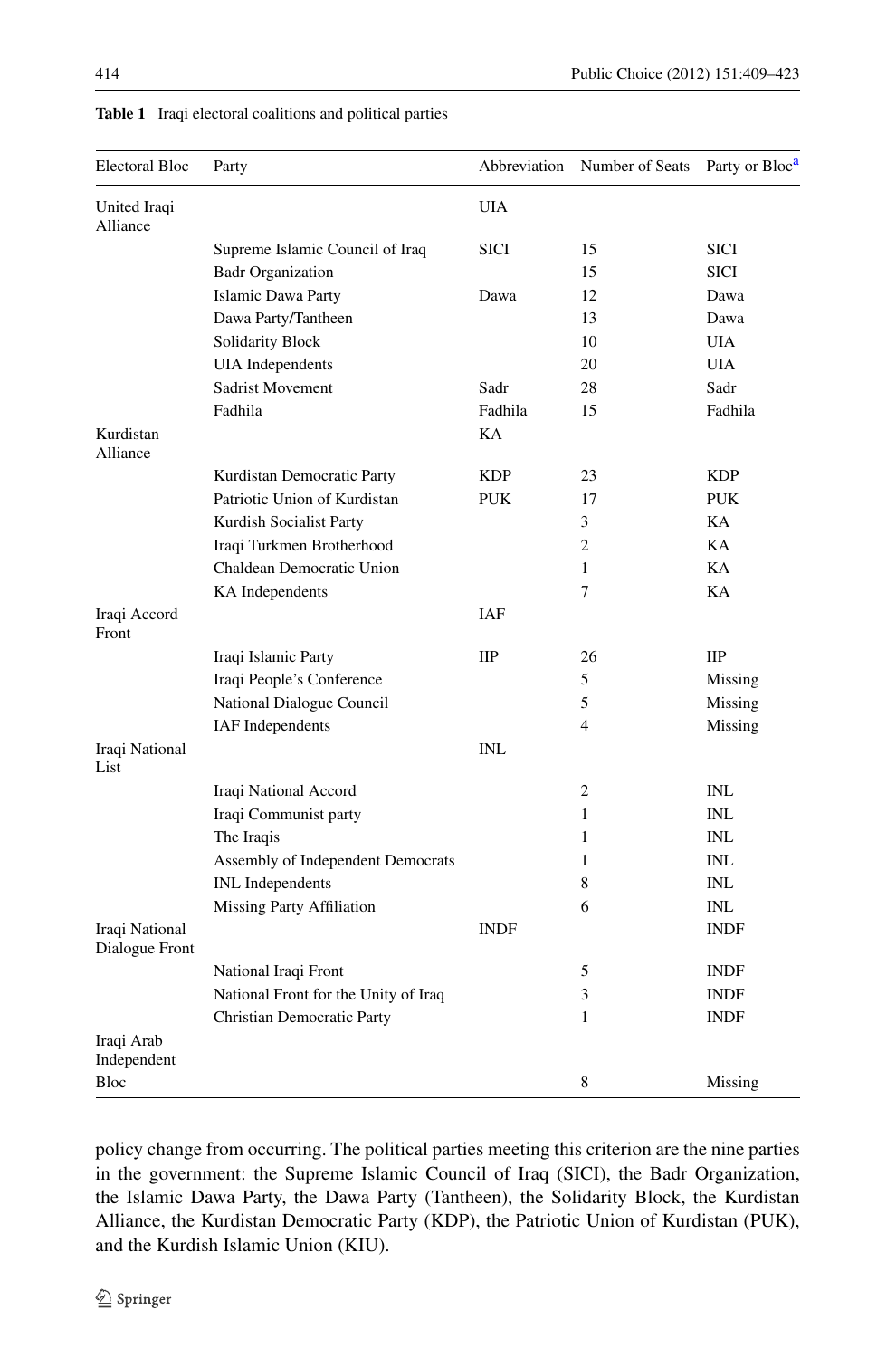| Table 1<br>(Continued) |  |  |
|------------------------|--|--|
|------------------------|--|--|

<span id="page-6-0"></span>

| Electoral Bloc | Party                                      |     | Abbreviation Number of Seats Party or Bloc <sup>a</sup> |         |  |
|----------------|--------------------------------------------|-----|---------------------------------------------------------|---------|--|
| Others         |                                            |     |                                                         |         |  |
|                | Kurdish Islamic Union                      | KIU | 5                                                       | KIU     |  |
|                | Upholders of the Message                   |     | $\overline{c}$                                          | Missing |  |
|                | Reconciliation and Liberation Bloc         |     | 1                                                       | Missing |  |
|                | National Rafidain List                     |     | 1                                                       | Missing |  |
|                | Iraqi Turkmen Front                        |     | 1                                                       | Missing |  |
|                | Mithal Al Aloosi List                      |     |                                                         | Missing |  |
|                | Yazidi Movement for Reform and<br>Progress |     | 1                                                       | Missing |  |
|                | Independents                               |     | 3                                                       | Missing |  |
|                | <b>Missing Party Affiliation</b>           |     | 2                                                       | Missing |  |

<sup>a</sup>Deputies are included in the analysis under the party or bloc noted. If no manifesto was available for the party or bloc, we excluded it from the analysis. These parties and blocs are identified as "missing" in the table

All nine parties are necessary for forming a decisive legislative coalition. Without them, the government cannot pass its legislative program. While the Prime Minister working with some subset of his Cabinet might be tempted to gain legislative approval without the support of one or more parties, the threat of a vote of no confidence makes this a highly unlikely maneuver. Article 61 Section 8 Part B of the Iraqi Constitution requires that the government retain the support of an absolute majority of the legislative body. In effect, even a relatively small party in the government coalition is empowered by its ability to threaten the dissolution of the Cabinet. From August 2007 to April 2008, when political deadlock was at its height in Iraq, the COR could have been dissolved by the withdrawal of a single member party.

While the nine government parties are necessary to any decisive coalition, they are not sufficient. Together they hold 163 legislative seats, which is in excess of the 138 needed to assure passage of legislation but short of the 165 votes needed to override a Presidency Council veto. There are two strategies for assuring against the threat of a veto by the Presidency Council. Both involve adding parties to the government coalition majority in the COR. The first strategy is to gain the support of a sufficient number of small parties or independents[.4](#page-6-1) The second is to capture the preferences of all three parties represented on the Presidency Council. A decisive coalition capable of co-opting the Presidency Council would have to include Jalal Talabani's party, the Patriotic Union of Kurdistan (PUK), Tariq al-Hashimi's party, the Iraqi Islamic Party (IIP), and Adel Abdul Mahdi's party, the Supreme Islamic Council of Iraq (SICI). In fact, SICI and PUK are also government parties. Thus, pursuing this strategy, the government would need only to secure the votes of the IIP, in which case it would have a 169 deputy majority.

<span id="page-6-1"></span>No matter which of these two strategies the government might pursue, however, the nine government parties constitute the common core of every decisive legislative coalition. Without them, no legislation can pass muster. Thus, we conclude that the nine parties with Cabinet portfolios are the veto players in the first COR. They are necessary to any legislative

<sup>&</sup>lt;sup>4</sup>The number of additional votes might well require the addition of moderate to large-size parties given the problem of absenteeism in the COR (Katzman [2007,](#page-14-7) [2008\)](#page-14-8).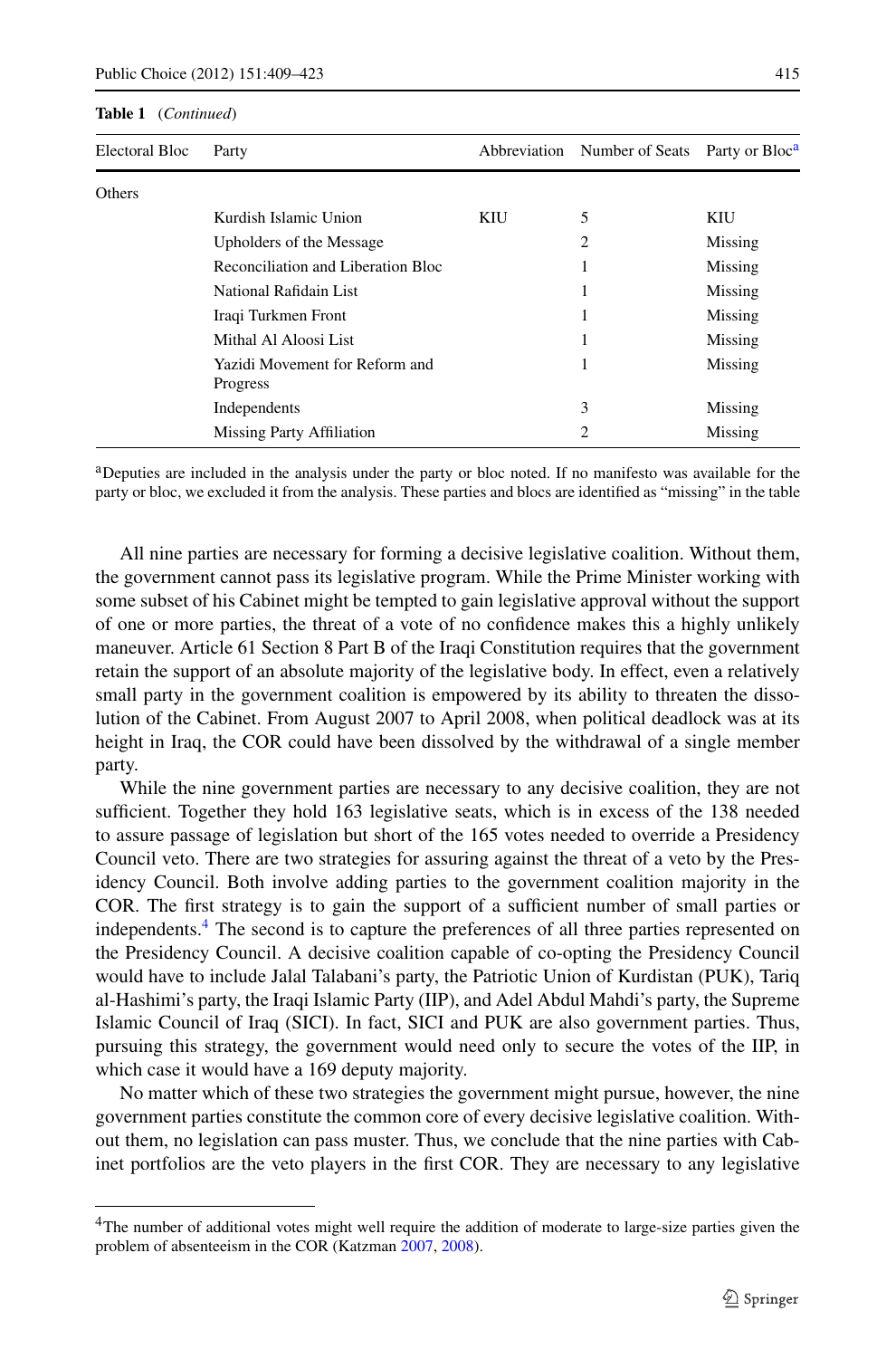coalition capable of passing legislation that is both supported by the government and able to override a veto of the Presidency Council.

#### **3 Constructing the veto player model with fuzzy preferences**

Using a single-dimensional veto players model mapping the fuzzy preferences of political parties, we demonstrate that a lack of policy agreement among the government parties explains why the first Iraqi COR experienced legislative gridlock. Our model treats political parties as individual veto players. There are a number of reasons for doing so. First, following the lead of Tsebelis [\(2002](#page-14-4): 38–63), in most cases the number of party members is large enough to justify representing the party's position as a single point in the policy space. Second, in order to measure preferences of the players in the Iraqi political system, we codify party manifesto data. Since the preferences represented in party manifestos are those of a single party, not individual members, we are in effect treating political parties as individual players. Third, there are either no formal decision rules for policy choices within the Iraqi parties or these rules are not known. Without such information, it is better to simply treat collective players as disciplined, in other words, as individual players ([2002:](#page-14-4) 39–41). Finally, the issue of sheer complexity in the model comes into play. We are dealing with a highly fragmented party system. To add the preferences of each individual or the cohesion of each collective player would add complexity to the model that would leave it less elegant and parsimonious.

We estimate the policy positions of Iraqi parties during the period of the first COR using party platforms found on line at their respective websites. When not available, we use speeches and interviews delivered by party leaders found on media sites. The use of party manifestos to determine policy positions has been much discussed. We follow Laver [\(2001](#page-14-9)) in arguing that other methods for fixing party preferences are less likely to be unbiased representations of the party's positions on issues. For example, both roll-call votes and expert opinions likely will reflect the strategic maneuvers of parties at a given point in time. Roll-call votes, in particular, are subject to institutional and contextual political factors at the time of the vote. As Laver ([2001:](#page-14-9) 239) contends, there is an inherent problem in using roll-call votes as inputs to describe the behavior of actors in political situations when it is that same political context within which the vote is a behavioral output. Moreover, our use of fuzzy numbers to represent party positions incorporates a preference horizon, a region in the policy space where a party finds any policy abhorrent and, therefore, no compromise is possible. In effect, the intersections of these fuzzy numbers necessarily limit the region within which strategic voting can take place. As we shall demonstrate, this region in the Iraqi political system is insufficient to permit policy change.

There are two practical reasons as well for relying on party documents to estimate their policy positions. First, few votes were cast by the first Iraqi COR, making a roll-call dataset rather small and reducing the reliability of any estimates made on the basis of votes. Second, roll-call data comes in a binary 'Yea or Nay' format (with 'Abstain' coded as either Missing or Nay) that is not amenable to deriving set inclusion. Textual data on the other hand is based in language. The imprecision and vagueness in language allows us to create a distribution of policy positions from which we can derive a fuzzy policy position. From such a distribution, we can also determine set inclusion values. For these reasons, textual data is much more attractive for a fuzzy analysis than roll-call voting.

Whenever possible, we collected textual data published by the party on its official website. When this was not possible, we found textual data from interviews and speeches given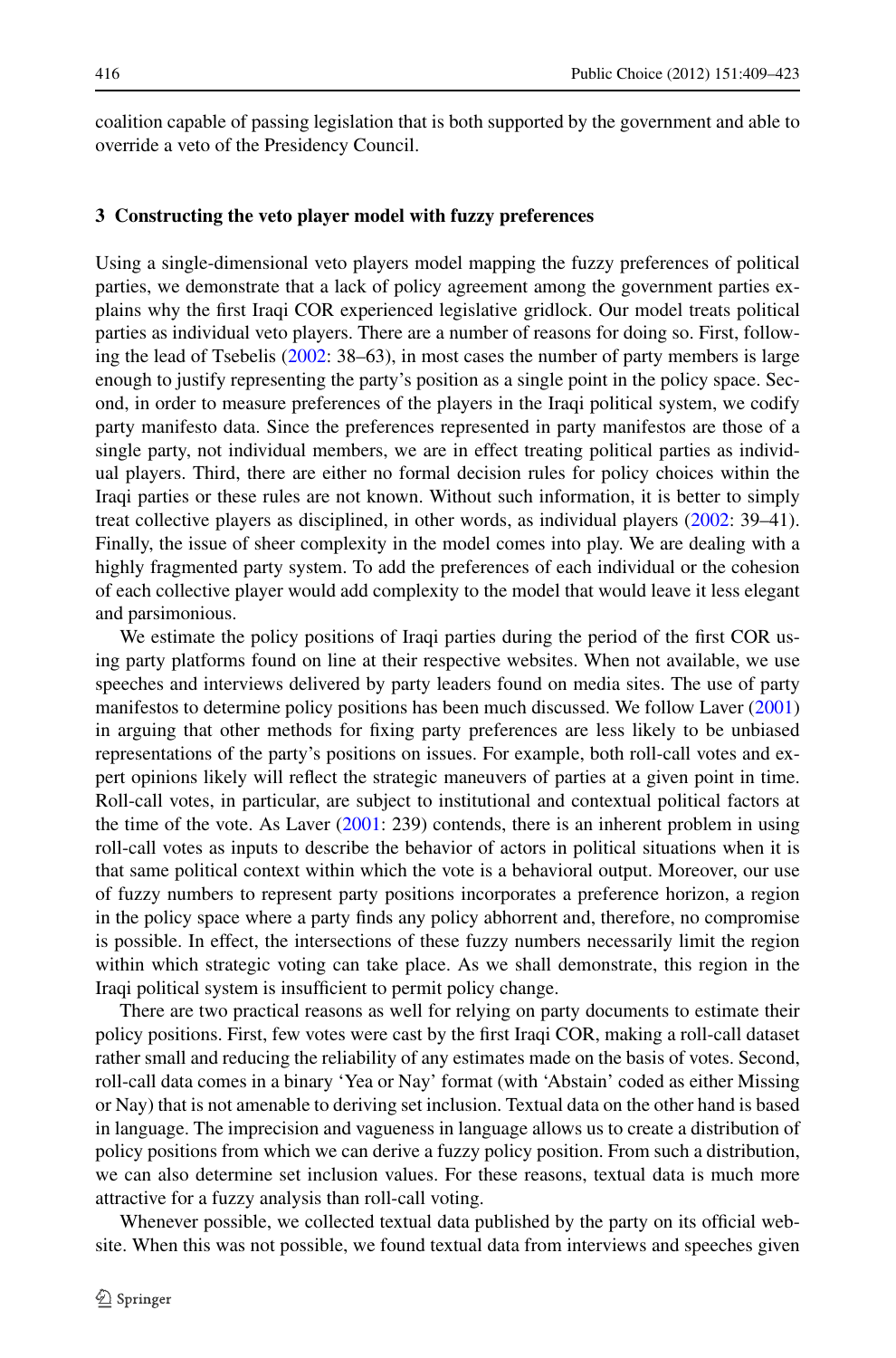by party leaders published on media websites. Textual data were available on party websites for Dawa (Dawa website [2008](#page-13-7)), KDP (KDP website [2008\)](#page-14-10), PUK (PUK website [2008\)](#page-14-11), and INL (INL website [2008](#page-13-8)). We used textual data on media websites for the IIP, SICI, Fad-hila,<sup>5</sup> KA (Kurdistan Alliance [2008](#page-14-12)), INDF,<sup>6</sup> Sadr (Muqtada al-Sadr [2006\)](#page-14-13), and UIA (UIA manifesto [2008](#page-14-14)).

We tried to use the manifestos of political parties rather than those for electoral coalitions. However, this was not always possible. For example, Dawa, SICI, Fadhila, and Sadr held 98 of the 128 seats controlled by their electoral coalition, the United Islamic Alliance (UIA). Of the 30 remaining seats, 20 were controlled by independents and ten by a small party the Solidarity Bloc. Rather than coding these 30 seats as missing data, we assumed that joining the UIA signaled agreement with the UIA policy platform, and their preferences therefore were consistent with text released by the UIA. In such a case, the coalition's text is really the primary text for the individual or political party, since they associate their vote with this coalition and do not produce any text of their own. In total, 169 seats are accounted for by party texts (Dawa, SICI, Fadhila, Sadr, IIP, PUK, KDP, KIU) and 71 by coalition texts (UIA, KA, INL, INDF).

We code the texts using Wordfish in R, designed by Slapin and Proksch [\(2008\)](#page-14-15), which uses words as text units to differentiate texts based on word frequencies. Wordfish is a scaling algorithm that determines text positions on a single dimension by analyzing word frequencies. It assumes that words are generated by a Poisson process, occurring over a fixed period time at an average rate independent of the time since the last event. Wordfish controls for the fact that some words are used more often than others and some authors write or talk more than others with both word and actor fixed effects. The resulting output includes the positions of the actors and the positions of the words that differentiated them along a single-dimension.

The texts varied significantly in length. The longest text had a word count of 2,986 (PUK), while the shortest had 116 words (UIA). The average word count for the texts was about 880. We extracted word frequencies from the texts using Yoshikoder in order to analyze them with Wordfish. Wordfish can assign infinite weight to words that appear in only one document, so all such words were removed, reducing the number of words analyzed from 2,381 to 859.

Benoit et al. [\(2009b\)](#page-13-9) contend that language is inherently vague. Thus, an author may not represent his preferences "precisely," and any attempt to derive the preferences of a political actor from a political text will be subject to random error. Their argument rests on the twin assumptions that the author's actual policy position is a single precise point in policy space and that the text is intended to communicate that single precise point in the policy space. Our fuzzy approach rejects both assumptions.

<span id="page-8-1"></span><span id="page-8-0"></span>We use the Wordfish bootstrap process in order to obtain a distribution of points projected by the analysis. Instead of viewing party texts as subject to random error, we see them as subject to human uncertainty rooted in indifference over broad areas of the policy space. Furthermore, rather than assuming that political actors have precise policy positions that they communicate with error, we conceive of actor's preferences as vague and communicated accurately. Thus, instead of measuring error, the distribution represents degrees of indifference.

<sup>&</sup>lt;sup>5</sup>Interviews with IIP, SICI and Fadhila published by Media in Cooperation and Transition (2008). Niqash website. [http://www.niqash.org/content.php?contentTypeID=36\&lang=0](http://www.niqash.org/content.php?contentTypeID=36&lang=0). Accessed 8 March 2008.

<sup>&</sup>lt;sup>6</sup>An interview with Mish'an al-Sa'id, Diyala governorate regional representative of the Iraqi Front for National Dialogue (2008). [http://rferl.org/featuresarticle/2005/11/7723407e-85ef-48f9-ad8c-0c794c69509e.](http://rferl.org/featuresarticle/2005/11/7723407e-85ef-48f9-ad8c-0c794c69509e.html) [html](http://rferl.org/featuresarticle/2005/11/7723407e-85ef-48f9-ad8c-0c794c69509e.html). Accessed 8 March 2008.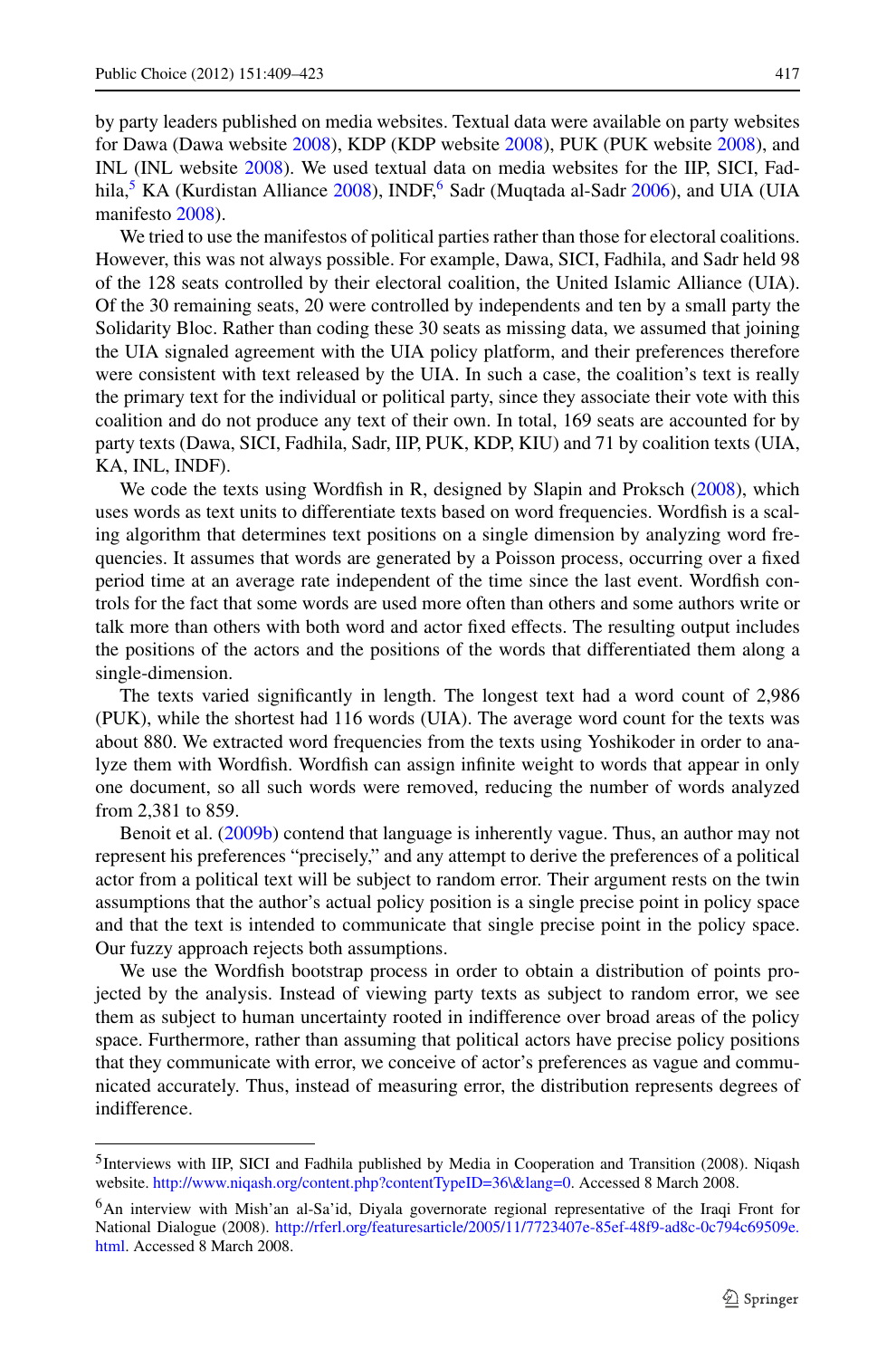<span id="page-9-0"></span>

**Fig. 5** Fuzzy veto players model of the Iraqi party system

The distribution includes the results of 500 reiterations of the Wordfish process. We cut the distribution into segments of 10% about the mean. The resulting segments demarcate the  $\alpha$ -levels of the discrete fuzzy numbers. The core of the fuzzy number is set at 20% of the distribution about the mean. All policies within the core of a player's fuzzy preferences have a utility of  $\alpha = 1.00$ , or full set inclusion in the player's preferences. These are the player's ideal policies. The 20% of the distribution about the core is at a set inclusion of  $\alpha = 0.75$  in the player's fuzzy preferences. This is the set of policies that the player prefers, but is not ideal. The 20% of the distribution about the 0.75 *α*-level is at a set inclusion of *α* = 0*.*5. This is the set of policies that is neither preferred nor not preferred by the player. The 20% of the distribution about this  $\alpha$ -level is at a set inclusion of  $\alpha = 0.25$ . This is the set of policies that the player likes better than nothing. However, they are more out of the set than in the set of the player's preferences. This is the point at which the player's preferences reach their bound. We set the support of the player's preferences at 80% of the distribution about the mean. Anything beyond the support of the player's fuzzy preferences has a set inclusion of  $\alpha = 0$ , absolutely not preferred by the player.

The result of this process, at Fig. [5,](#page-9-0) is a single-dimensional landscape of fuzzy party preferences in the Iraqi political system. Twelve parties and coalitions are represented, each with a fuzzy preference profile. The parties' preferences are represented by discrete fuzzy numbers. The flat areas are the various discrete  $\alpha$ -levels; starting with the core at the top of the fuzzy number and descending to the 0.75, 0.5, 0.25 and, ultimately, the 0 *α*-level. Parties remain indifferent to changes within the bounds of the individual *α*-levels, but experience significant shifts in utility at the bounds of the  $\alpha$ -level. The fuzzy numbers contain the eighty-percent of the distribution of points derived by the Wordfish bootstrap procedure, and the support of each party's preferences is at the boundary of the  $0.25 \alpha$ -level.

#### **4 Policy stability in the Iraqi political system**

The single-dimensional space on which the parties' preferences lie runs from  $-2.00$  to  $+2.00$  with 0.00 at the middle position and is depicted at Fig. [5.](#page-9-0) The median party is the KDP with a mean at about 0.145 on the scale. The average position of each party's mean is just slightly to the right of 0.00 at about 0.0057. The average support of a party's fuzzy preferences is about 0.195 in width. The average core is about 0.038 in width, with an average *α*-level about 0.1108 in width. This indicates that the parties' preferences are dispersed and narrow; the intersection between parties' preferences may be rare or at a low set inclusion level.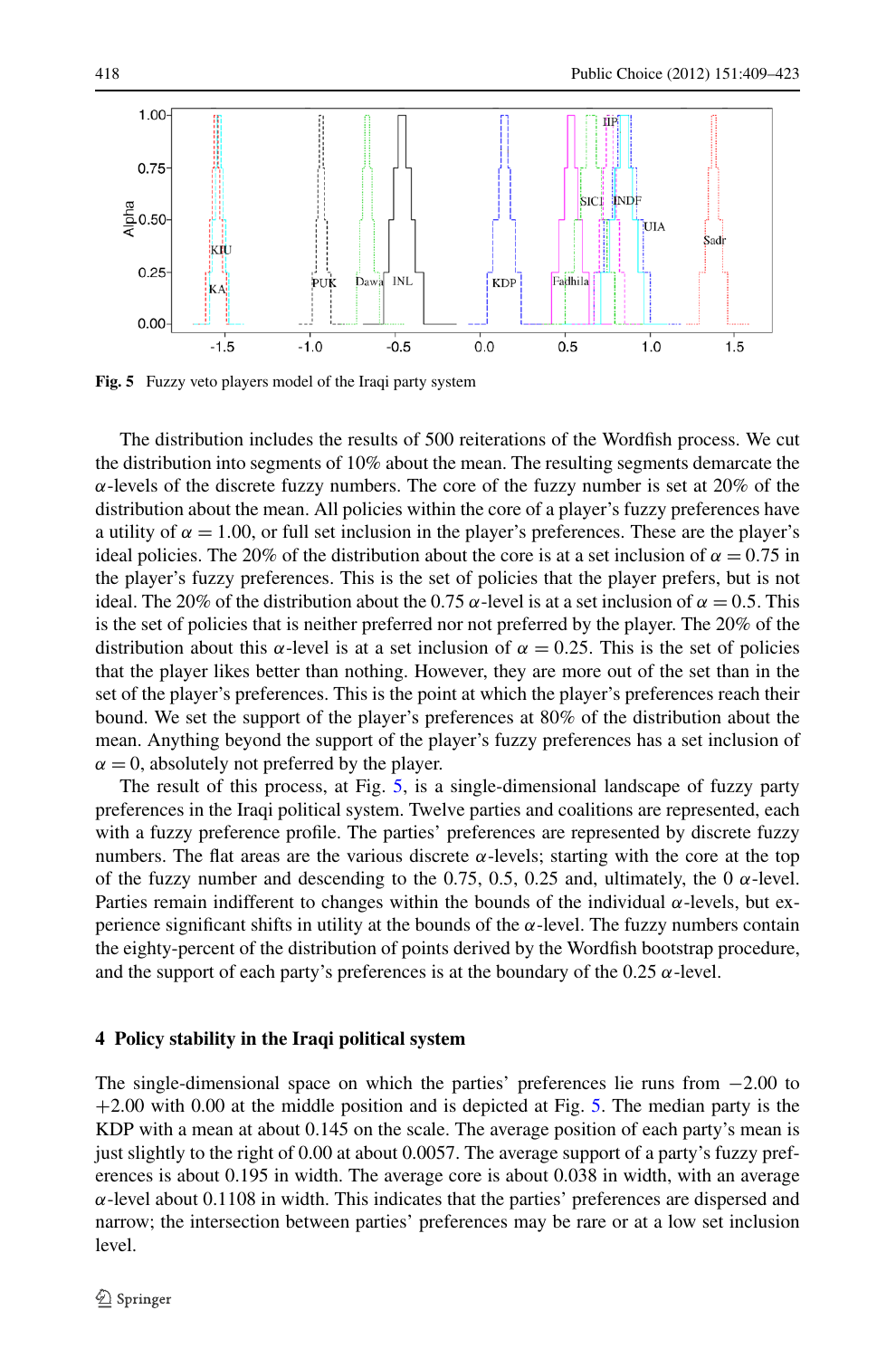The distribution of the fuzzy numbers largely accords with a qualitative assessment of the Iraqi party system. The Sadrist Movement is in an extreme position. With a mean of 1.35, it is to the other side of the party spectrum from the Kurdish parties, in particular the Kurdistan Alliance (KA), with a mean at about  $-1.58$ . Moreover, most of the parties of the United Iraqi Alliance (UIA) electoral coalition are clustered together. Furthermore, they are closer to the Sadrist Movement than to the Kurdish parties. Finally, Dawa is at a distance from both the Sadrist Movement and the UIA.

Policy change is possible only at Pareto efficient intersections of the fuzzy preferences of the parties in the Cabinet. The model of the Iraqi political system depicted in Fig. [5](#page-9-0) indicates that no Pareto element includes the preferences of all Cabinet parties. In fact, the preferences of government parties do not intersect at any level in the support of all of their fuzzy numbers (that is at a level  $\alpha > 0$ ). The preferences of PUK, Dawa, and KDP do not intersect with any other parties. While the preferences of subsets of the government parties intersect at two points, neither of them comprises a legislative majority. KA and KIU intersect, but the two parties have only 18 deputies between them. There is also a distinct cluster of four parties and one coalition whose preferences intersect right of center that includes Fadhila, the Supreme Islamic Council of Iraq (SICI), the Iraqi Islamic Party (IIP), the Iraqi National Dialogue Front (INDF), and the United Iraqi Alliance (UIA). Between them, they have only 110 deputies. Moreover, while two of the presidential parties—SICI and IIP—are included in this group, most of the Cabinet parties are not: Islamic Dawa Party, Dawa Party (Tantheen), Kurdistan Alliance (KA), Kurdistan Democratic Party (KDP), Patriotic Union of Kurdistan (PUK), and Kurdistan Islamic Union (KIU).

<span id="page-10-0"></span>Table [2](#page-10-0) presents the elements of the Pareto set for the model of the Iraqi political system in Fig. [5.](#page-9-0) Each column lists the set inclusion of each Pareto element in the parties' preferences.

As can be seen, the Pareto elements resulting from intersection of the parties clustered right of center on the single dimension have a high set inclusion for those parties. However,

| Pareto         | KА   | KIU  | <b>PUK</b> | Dawa | <b>INL</b> | <b>KDP</b> | Fadh | <b>SICI</b> | IIP  | <b>INDF</b> | UIA  | Sadr |
|----------------|------|------|------------|------|------------|------------|------|-------------|------|-------------|------|------|
| $\mathbf{1}$   | 1.00 | 1.00 | 0.00       | 0.00 | 0.00       | 0.00       | 0.00 | 0.00        | 0.00 | 0.00        | 0.00 | 0.00 |
| 2              | 0.00 | 0.00 | 1.00       | 0.00 | 0.00       | 0.00       | 0.00 | 0.00        | 0.00 | 0.00        | 0.00 | 0.00 |
| 3              | 0.00 | 0.00 | 0.00       | 1.00 | 0.00       | 0.00       | 0.00 | 0.00        | 0.00 | 0.00        | 0.00 | 0.00 |
| $\overline{4}$ | 0.00 | 0.00 | 0.00       | 0.00 | 1.00       | 0.00       | 0.00 | 0.00        | 0.00 | 0.00        | 0.00 | 0.00 |
| 5              | 0.00 | 0.00 | 0.00       | 0.00 | 0.00       | 1.00       | 0.00 | 0.00        | 0.00 | 0.00        | 0.00 | 0.00 |
| 6              | 0.00 | 0.00 | 0.00       | 0.00 | 0.00       | 0.00       | 1.00 | 0.50        | 0.00 | 0.00        | 0.00 | 0.00 |
| 7              | 0.00 | 0.00 | 0.00       | 0.00 | 0.00       | 0.00       | 0.25 | 1.00        | 0.00 | 0.00        | 0.00 | 0.00 |
| 8              | 0.00 | 0.00 | 0.00       | 0.00 | 0.00       | 0.00       | 0.00 | 1.00        | 0.25 | 0.00        | 0.25 | 0.00 |
| 9              | 0.00 | 0.00 | 0.00       | 0.00 | 0.00       | 0.00       | 0.00 | 0.75        | 0.50 | 0.25        | 0.25 | 0.00 |
| 10             | 0.00 | 0.00 | 0.00       | 0.00 | 0.00       | 0.00       | 0.00 | 0.50        | 1.00 | 0.25        | 0.50 | 0.00 |
| 11             | 0.00 | 0.00 | 0.00       | 0.00 | 0.00       | 0.00       | 0.00 | 0.25        | 1.00 | 0.50        | 0.75 | 0.00 |
| 12             | 0.00 | 0.00 | 0.00       | 0.00 | 0.00       | 0.00       | 0.00 | 0.25        | 0.75 | 0.75        | 0.75 | 0.00 |
| 13             | 0.00 | 0.00 | 0.00       | 0.00 | 0.00       | 0.00       | 0.00 | 0.00        | 0.50 | 0.75        | 1.00 | 0.00 |
| 14             | 0.00 | 0.00 | 0.00       | 0.00 | 0.00       | 0.00       | 0.00 | 0.00        | 0.25 | 1.00        | 1.00 | 0.00 |
| 15             | 0.00 | 0.00 | 0.00       | 0.00 | 0.00       | 0.00       | 0.00 | 0.00        | 0.00 | 0.00        | 0.00 | 1.00 |

**T[a](#page-10-1)ble 2** Pareto efficient elements in the Iraqi political game<sup>a</sup>

<span id="page-10-1"></span><sup>a</sup>Government parties are bold highlighted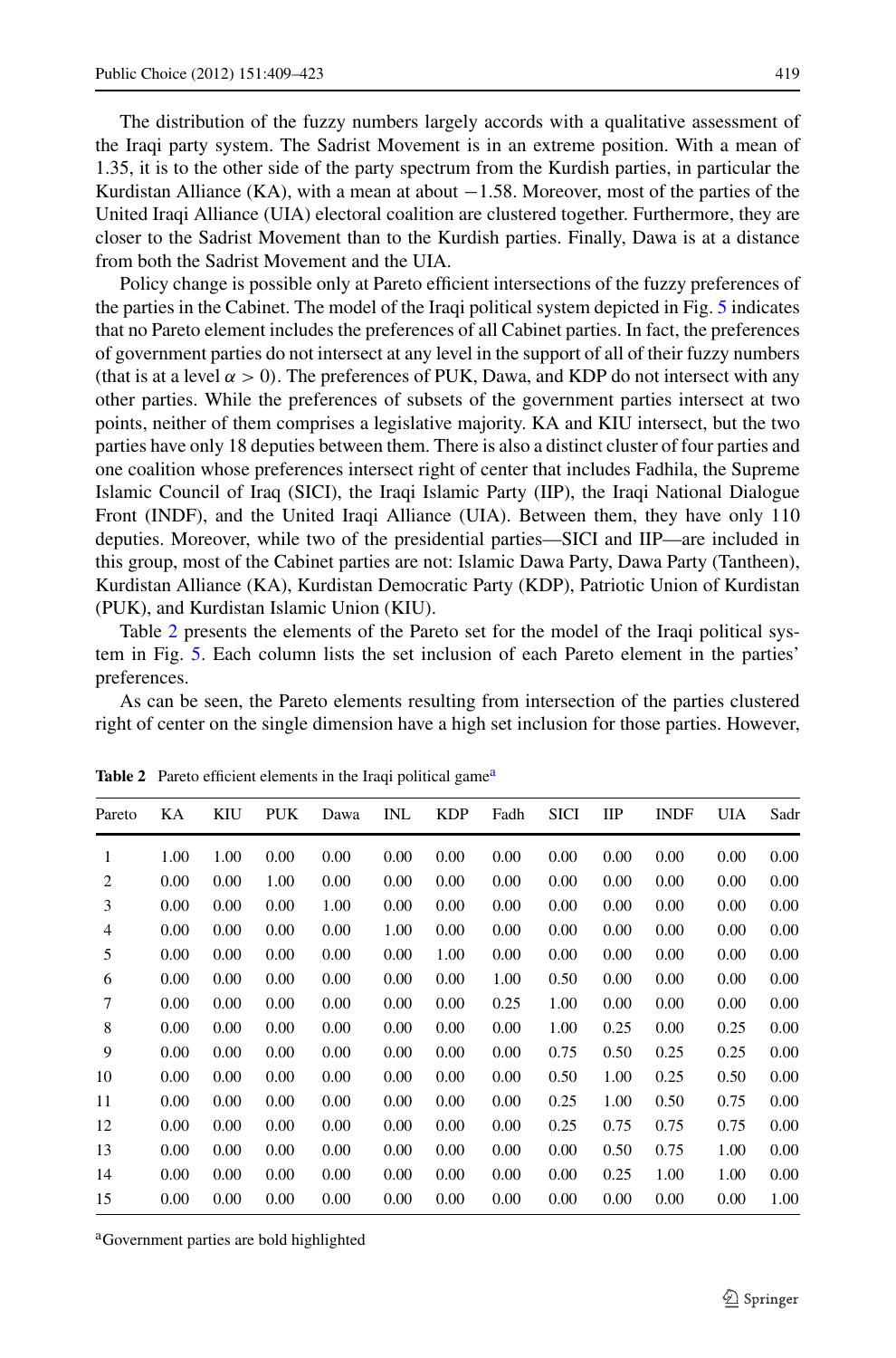these same elements have a set inclusion for  $\alpha = 0$  for every other party in the model. The result is a Pareto set of elements with a very low set inclusion in the preferences of the parties in the Iraqi COR. Hence, the government cannot agree on policy change; and any attempt to push legislation through the COR would threaten the Cabinet's survival.

Figure [5](#page-9-0) further demonstrates that there is little intersection between the fuzzy preferences of parties in the Iraqi political system and that parties' preferences are generally quite distant from one another. In effect, there is no majority coalition uniting parties in or out of the government that is capable of passing legislation. This is due to extreme party fragmentation in the Iraqi political system. The average legislative weight of a party in the Iraqi COR is 20 seats. The party with the largest legislative weight is SICI with 30 seats, and this is matched only by the remaining members of the electoral coalition UIA made up of 30 independents and members of small parties. The smallest party is the Kurdish Islamic Union with five seats. Of the 15 potential coalitions forming at the intersection of parties' preferences, only five have the support of even a simple majority of the 138 seat quorum. Moreover, these intersections are outside the support of a majority of the parties in the COR, suggesting that a quorum could easily be boycotted. Therefore, it would be impossible for a coalition supporting these policy positions to pass legislation.

Our analysis thus far argues that there is no possibility for policy change during the first term of the Iraqi COR. We conduct a robustness test of these results by conducting a simulation of random variations in party preferences. The simulation incorporates error in the fuzzy preferences and then reconsiders the possibility of policy change.

The Wordfish-generated estimates of fuzzy party preferences consist of two parameters: the mean and width of the party's policy position. Let  $\mu_i$  be the mean of the fuzzy party preference, where  $i \in N$ , a set of political actors. Let each fuzzy number have a width,  $\sigma_i$ , based on the standard deviation of the Wordfish simulation. We vary values for these two parameters to simulate different party system election environments to determine the probability of policy change.

In the simulated election environments, let  $\mu_{ij}$  denote the mean of party *i* in simulation *j*, let  $\sigma_{ij}$  denote the preference standard deviation of party *i* in simulation *j*, and let *X* denote the policy space in single-dimensional Euclidean space. Thus,  $\mu_{ij}$  and  $\sigma_{ij}$  are *simulated* parameters that have some predetermined relationship from the observed preferences. We draw  $\mu_{ij}$  from a uniform distribution over the support of a party's fuzzy preference. Since the support of fuzzy preferences includes any policy within a player's 0.25 *α*-level, we allow the simulated mean to randomly take any value that the party finds acceptable given the fuzzy preference number generated by Wordfish. Formally,  $\mu_{ij} = U(\min(\text{supp}_i(X)),$ max(supp<sub>i</sub>(X)), where supp =  $\alpha$  > 0. Furthermore, we specify  $\sigma_{ij} = c \times (\sigma_i)$ , where  $c > 0$ . We vary *c* from 0.5 to 4.5 in intervals of 0.5 to demonstrate the degree of preference divergence in the Iraqi party system.

Using the procedure outlined above, we replicate the original analysis. We also consider the validity of our procedure by comparing the results with those for two European parliamentary elections, Italy 1996 and France 2002 (Benoit et al. [2009a](#page-13-10)). The Italian parliamentary elections involve a number of parties similar to the Iraqi elections,  $|N| = 11$ . We expect that the results will predict that majority parliamentary voting coalitions are more likely in the Italian and French parliaments than in their Iraqi counterpart.

Table [3](#page-12-0) reports the results of our simulations. We report the percentage of 10,000 simulated election environments in which there exists a majority coalition for each election by a given value of  $\sigma_{ij} = c \times (\sigma_i)$ . As before, a majority coalition for policy change exists if there is sufficient overlap in party preferences where the intersecting parties control a majority of the legislative votes.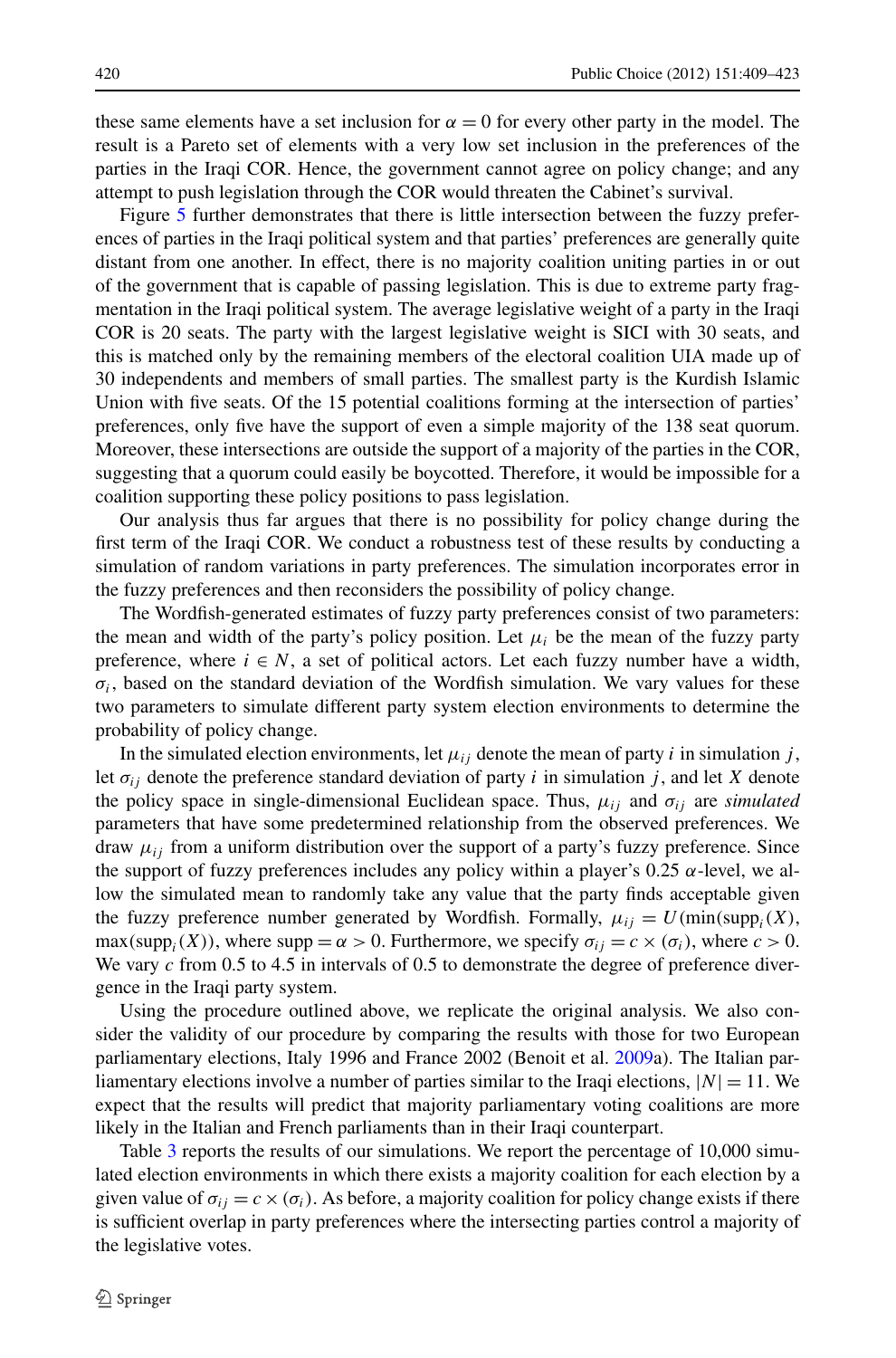<span id="page-12-0"></span>

|                                 | <b>Table 3</b> A comparison of the percentage of simulations for which a policy change coalition is possible for |  |  |  |  |
|---------------------------------|------------------------------------------------------------------------------------------------------------------|--|--|--|--|
| different election environments |                                                                                                                  |  |  |  |  |

| Election System | $0.5\sigma$ | $1\sigma$ | $1.5\sigma$ | $2\sigma$ | $2.5\sigma$ | $3\sigma$ | $3.5\sigma$ | $4\sigma$ | $4.5\sigma$ |
|-----------------|-------------|-----------|-------------|-----------|-------------|-----------|-------------|-----------|-------------|
| Iraq $2005$     | 0.0         | 0.0       | 0.0         | 0.0       | 0.0         | 0.7       | 19.6        | 67.8      | 97.8        |
| Italy 2006      | 2.4         | 29.6      | 65.8        | 95.3      | 100         | 100       | 100         | 100       | 100         |
| France 2002     | 81.6        | 99.6      | 100         | 100       | 100         | 100       | 100         | 100       | 100         |

As we expected, the results demonstrate the difficulty of policy change in the Iraqi COR. The introduction of error into the mean placement of party preferences does not increase the likelihood of policy change. Even when we widen the preferences of each Iraqi political party, majority coalitions do not form to any substantial degree until  $\sigma_{ii} = 3.5$ , indicating that the simulation increased party preferences to 3.5 times their original width. These results stand in stark contrast to those for Italy and France. In Italy, the percent of environments with majority coalitions exceeds 50% when  $\sigma_{ij} = 1.5$ , and  $\sigma_{ij} = 0.5$  in France.

## **5 Discussion and conclusion**

The results of our fuzzy veto player model argue that the formation of decisive legislative coalitions in the Iraqi political system along a single left-right dimension is not possible. Parties' preferences do not intersect sufficiently to gain support for a single policy position. Instead, party fragmentation and polarity result in political gridlock in Iraq. Our conclusion is strengthened by the results of the robustness tests, which also lend validity to our method for estimating fuzzy party preferences.

Because parties cannot pass legislation along a single dimension, they must form coalitions based on other considerations. Such considerations might include payoffs and logrolling. Parties could develop non-policy incentives for reaching agreements, such as dividing the perks of office. These kinds of considerations are not captured in our public choice model.

Another option for parties in a fragmented and polarized system is to change the her-esthetics (Riker [1986\)](#page-14-16) of the decision-making process, that is, to change the dimensionality of the decision game. In a single dimension, there are substantial gulfs between the preferences of political parties. However, in a multidimensional model, the intersections of players' fuzzy preferences may change. This depends on the whether the issue dimensions are separable or non-separable. Euclidean models assume that issue dimensions are separable; that is, a political actor's preferences on one issue dimension have no effect on her preferences on the other. The assumption of separable issue dimensions, together with issueby-issue voting, is necessary in Euclidean models, because multidimensional models with non-separable dimensions pervert the shape of the indifference curves so they are no longer circular but elliptical. The effects of non-separable issue dimensions on the shape of Euclidean indifference curves induces complex cycling problems into conventional public choice models.

In contrast, the fuzzy model can cope with non-separable issue dimensions. This can be extremely useful for analyzing decision-making in a multidimensional model. Our model of the Iraqi party system, in which there is little intersection between party positions, might conceivably result in some degree of intersection in multi-dimensional space with separable issue dimensions.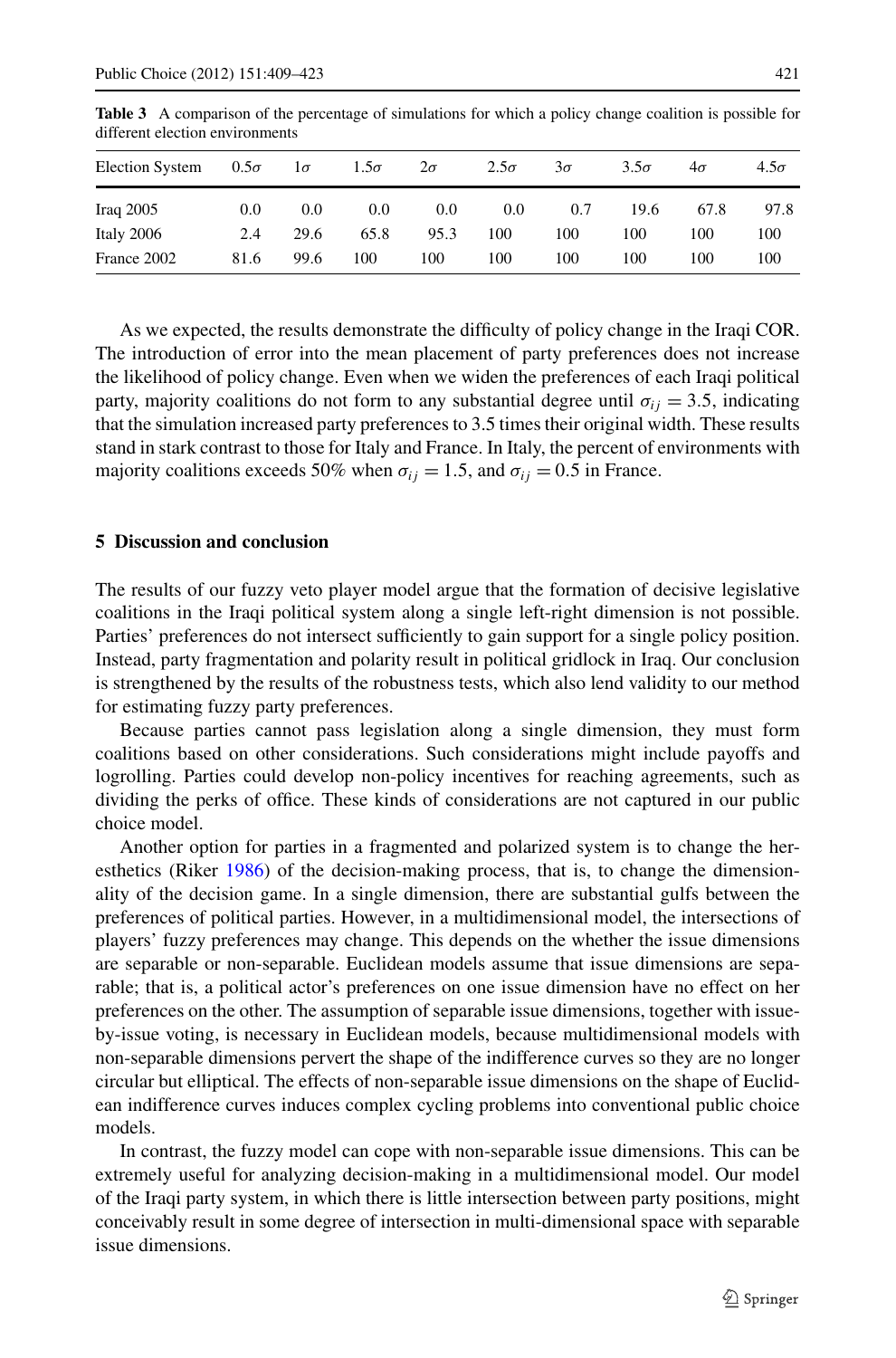The likelihood of that outcome increases if the issue dimensions are non-separable. However, this depends on the choices made by parties, not modelers; and we have no evidence that any such efforts have been undertaken in the Iraqi political system, at least not yet. The political gridlock marking the term of the first COR suggests as much.

Our analysis of the first Iraqi COR warns us of the need to ensure that policy change can occur. If policy change is too difficult, democratically elected lawmakers may be rendered ineffectual, leading to a breakdown of the political process. Such a breakdown would be a tragedy for a newly born democracy that remains on the brink of political violence. The best way to avoid this is to reduce political gridlock. The most serious causes of political gridlock in Iraq are extreme party fragmentation and polarization. This can be overcome by a reform of the electoral system. Because the Iraqi electoral system is based on proportional representation, the electoral threshold, the percentage of the vote a party must win to receive seats in the legislature, is especially important. The Iraqi electoral system currently employs a so-called "natural" threshold that benefits smaller parties by disproportionately allocating seats to them.

The political gridlock caused by party fragmentation is further exacerbated by institutional roadblocks in the legislative process, such as the Presidency Council. The restriction of the Presidency Council's veto expands the size of the coalition necessary to enact legislation. Without this requirement, smaller decisive coalitions would be possible, facilitating policy change.

However, a careful balance must be struck between political gridlock and consensus. Policy change should not become too easy. Some degree of party fragmentation and institutional roadblocks necessitate coalition-building to achieve policy change, which forces consensus upon lawmakers. This consensus may keep conflict within the bounds of peaceful democratic institutions. Democratic institutions that do not require such consensus may lead to the disenfranchisement of a group that would turn to violence to pursue its interests.

<span id="page-13-10"></span><span id="page-13-9"></span>**Acknowledgements** A previous version of this paper was presented at the annual conference of the Public Choice Society held in Las Vegas, Nevada, in March 2009. It was based in part on a paper making use of a conventional Euclidean veto player analysis that was presented at the annual conference of the Midwest Political Science Association in Chicago, Illinois in April 2008. The authors express their appreciation to Ms. Selwa Nasser Ahmad, a research assistant and 2009 graduate of the MA program in international relations at Creighton University, for her assistance in obtaining text documents for parties in the Iraqi Council of Representatives.

## <span id="page-13-7"></span><span id="page-13-4"></span><span id="page-13-2"></span><span id="page-13-0"></span>**References**

- <span id="page-13-5"></span><span id="page-13-1"></span>Benoit, K., Bräuninger, T., & Debus, M. (2009a). Challenges for estimating policy preferences: announcing an open access archive of political documents. *German Politics*, *18*(3), 440–453.
- <span id="page-13-8"></span><span id="page-13-3"></span>Benoit, K., Laver, M., & Mikhaylov, S. (2009b). Treating words as data with error: estimating uncertainty in the comparative manifesto project measures. *American Journal of Political Science*, *53*(2), 495–513.

<span id="page-13-6"></span>Biddle, S. (2006). Seeing Baghdad, thinking Saigon. *Foreign Affairs*, *85*(2), 2–14.

Clark, T. D., Larson, J. M., Mordeson, J. N., Potter, J. D., & Wierman, M. J. (2008). *Applying fuzzy mathematics to formal models in comparative politics*. Berlin: Springer.

Dawa website (2008). [http://www.islamicdawaparty.org.](http://www.islamicdawaparty.org) Accessed 8 March 2008.

- Diamond, L. (2004). What went wrong in Iraq. *Foreign Affairs*, *83*(5), 34–56.
- Dobbins, J. (2005). Iraq: winning the unwinnable war. *Foreign Affairs*, *84*(1), 16–25.
- Dutta, B. (1987). Fuzzy preferences and social choice. *Mathematical Social Sciences*, *13*(3), 215–229.

Fearon, J. D. (2007). Iraq's civil war. *Foreign Affairs*, *86*(2), 2–15.

INL website (2008). [http://www.ayadallawi.com/index\\_files/Page364.htm.](http://www.ayadallawi.com/index_files/Page364.htm) Accessed 8 March 2008.

Iraqi Constitution. (2005). [http://www.uniraq.org/documents/iraqi\\_constitution.pdf](http://www.uniraq.org/documents/iraqi_constitution.pdf). Accessed 26 November 2010.